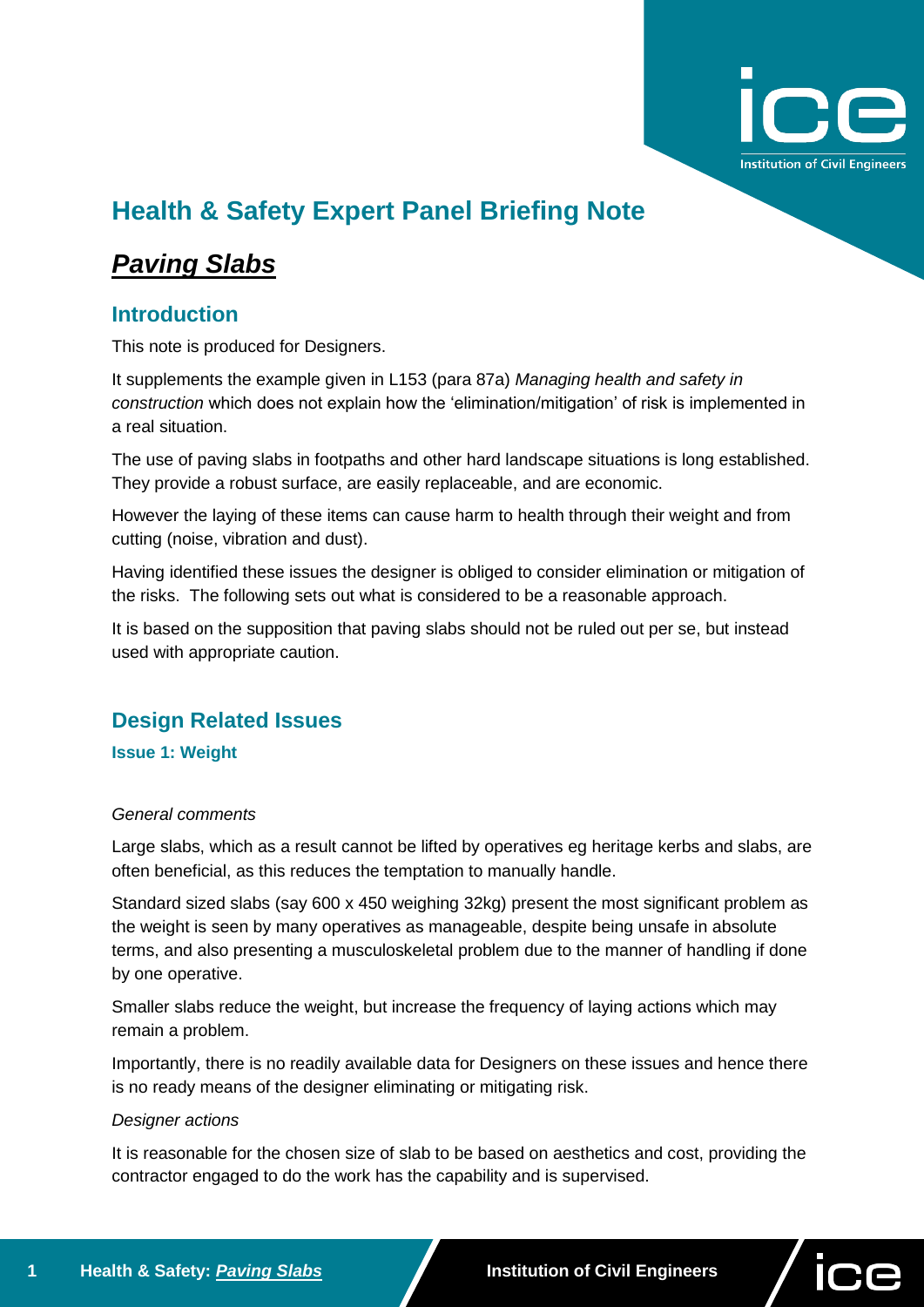For large slabs the Designer should highlight the need for mechanical lifting/laying

For standard slabs, or equivalent, the Designer should require, as part of the PCI, the engagement of the sub-contractor by the PC to include a specific check on the subcontractor's capability for this work, the method of working and supervision, including the adoption of contemporary good practice. It should be made clear that laying of these slabs by one operative will not be acceptable.

*NOTE It would not normally be recommended that the Designer makes comments on common, well-known site activities with no unusual aspects. However in the case of slab laying it is known to remain a health problem on many sites.*

#### **Issue 2: Cutting**

Minimising the cutting of slabs, through consideration of layout, will bring cost benefits in addition to a reduction in health risk. Silica dust is carcinogenic. Cutting is noisy.

Notwithstanding, it is reasonable for the layout of slabs to reflect a desired visual effect or cost minimisation based on size.

If the layout results in any significant need for cutting the Designer should:

- Highlight this in the Pre-construction information (PCI)
- Require the Principal Contractor (PC), when engaging the paving sub-contractor, to ensure the latter has the capability to work to contemporary good practice and for the PC to obtain explicit confirmation of the proposed method of work (covering noise, dust and vibration) and supervision. The PC needs to be satisfied that the proposals are satisfactory.

*NOTE It would not normally be recommended that the Designer makes comments on common, well-known site activities. However in the case of slab laying it is known to remain a health problem on many sites.*

#### **Issue 3: Access**

In order that the contractor may take mitigating measures in respect of Issue 1 in particular, it is necessary that the design allows sufficient access to the work areas for predictable plant and materials.

Where this is likely to be restricted the designer should discuss feasible options with a competent paving contractor, and provide an indicative method in the PCI.

#### **References**

Some background information is provided at [www.paving.org.uk](http://www.paving.org.uk/) on handling and cutting which will assist the designer gain a broader understanding of the issues.

Author: John Carpenter Revised: 24.6.15